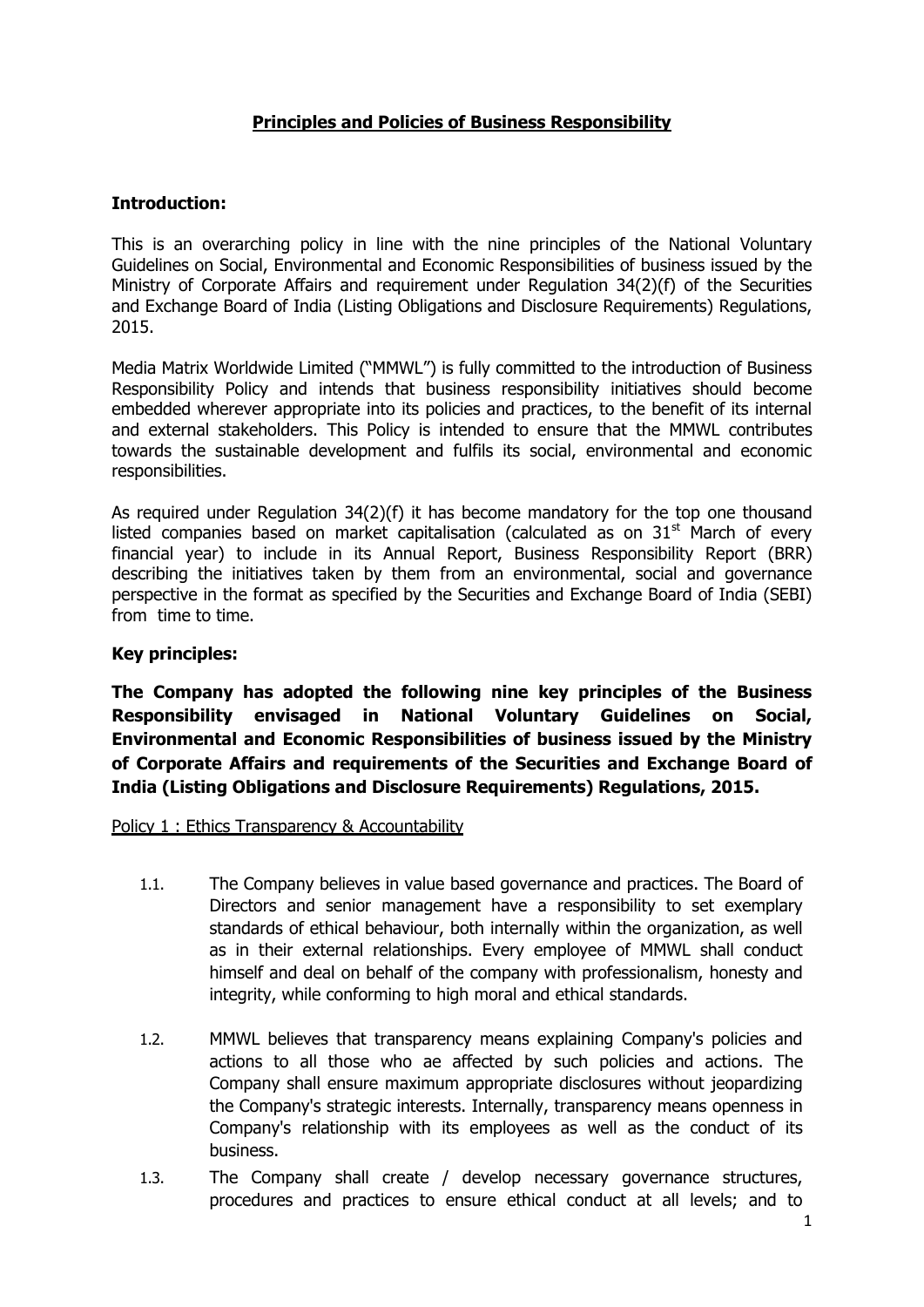promote the adoption of this principle across the value chain.

- 1.4. The Company shall not engage in practices that are abusive, corrupt, or anticompetition.
- 1.5. The Company shall discharge its responsibility on financial and other mandatory disclosures.
- 1.6. The Company shall ensure that genuine concerns of misconduct/ unlawful conduct can be reported in a responsible and confidential manner through its Vigil Mechanism.
- 1.7. The Company shall encourage its business partners and third parties with whom it conducts business to abide by this policy.
- 1.8. The Company shall report on the status of adoption of these Guidelines, as necessary.

### Policy 2: Safety and Sustainability of Good and Services

- 2.1. The Company shall assure safety and optimal use of all the resources over the business lifecycle
- 2.2 The Company shall work towards ensuring that services are delivered embedding the principles of ethics, occupational health, safety and environment.
- 2.3 The Company shall continue to progressively factor in relevant social and environmental considerations during the process of development of rendering of services;
- 2.4 The Company shall raise the consumer's awareness of their rights through education, and helpful marketing communication, full details of contents and composition as per the applicable laws and promotion of safe usage their services.
- 2.5 The Company shall encourage its business partners and third parties with whom it conducts business to abide by this policy.

### Policy 3: Well-being of all Employees

- 3.1 The Company shall respect the right to freedom of association, participation, collective bargaining, and provide access to appropriate grievance Redressal mechanisms.
- 3.2 The Company shall provide and maintain equal opportunities at the time of recruitment as well as during the course of employment irrespective of caste, creed, gender, race, religion, disability or sexual orientation.
- 3.3 The Company shall take a cognizance of the work-life balance of its employees, especially that of women.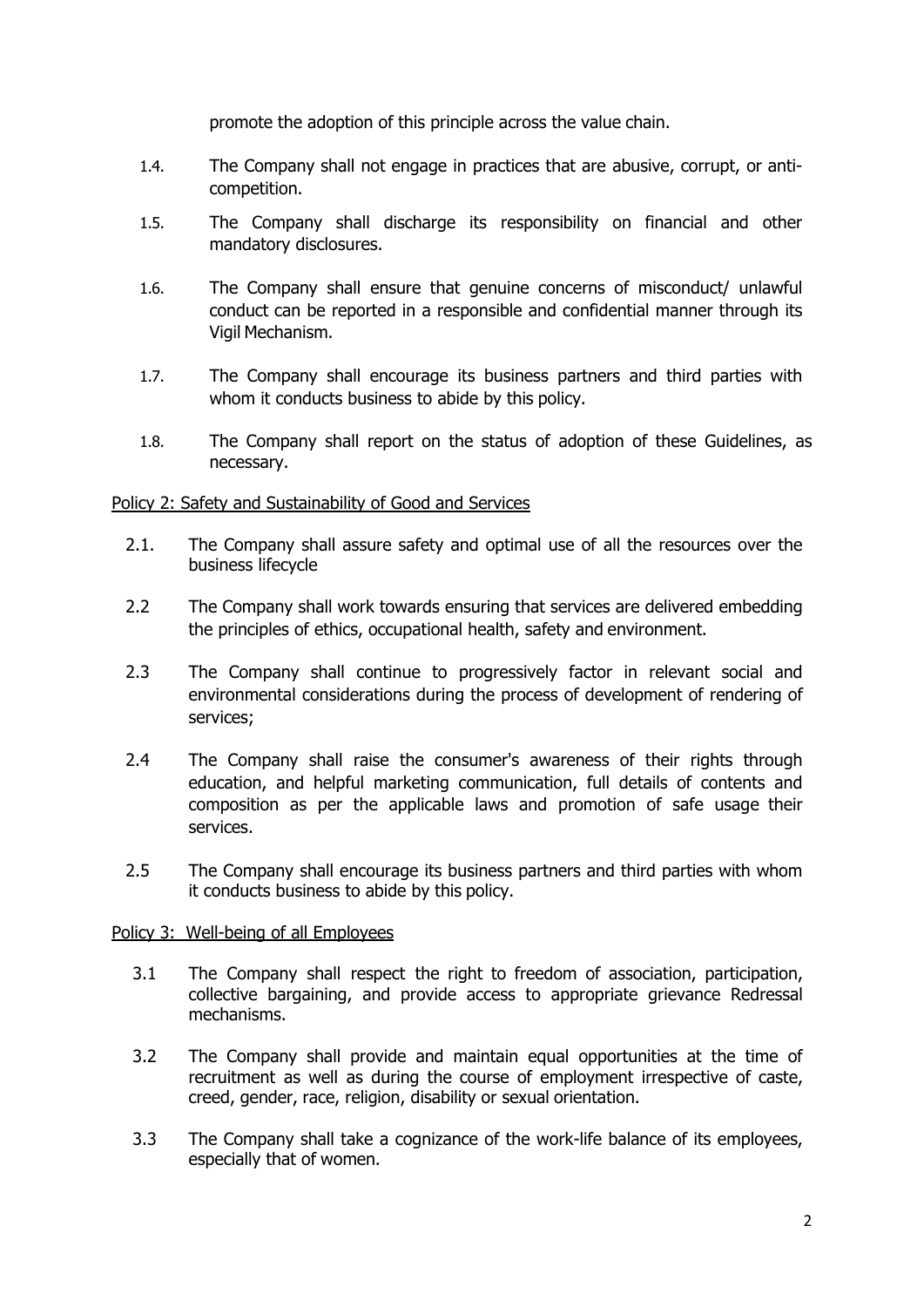- 3.4 The Company shall provide facilities for the wellbeing of the employees including those with special needs
- 3.5 The Company shall provide a workplace environment that is safe, hygienic, humane, and which upholds the dignity of the employees. The Company shall create awareness of these provisions to the employees and training them on a regular basis.
- 3.6 The Company would ensure skill and competence up-gradation of all employees by providing access to necessary learning opportunities, on an equal and nondiscriminatory basis and promote employee morale and career development through enlightened human resource interventions.

### Policy 4 : Stakeholders' Engagement

- 4.1 The Company shall systematically identify stakeholders, understand their concerns, defining the purpose and scope of engagement, and commitment to engage with them.
- 4.2 The Company shall acknowledge responsibility and be transparent about the impact of the policies, decisions & services.
- 4.3 The Company shall resolve differences with stakeholders in a just, fair and i in timely & equitable manner.

### Policy 5: Human Rights

- 5.1 The Company shall integrate respect for human rights in management systems, in particular through assessing and managing human rights impacts of operations, and ensuring all individuals impacted by the business have access to grievance mechanisms.
- 5.2 The Company shall recognize and respect the human rights of all relevant stakeholders and groups, including that of communities, consumers.
- 5.3 The Company shall, within its sphere of influence, promote the awareness and realization of human rights across their value chain.
- 5.4 The Company shall encourage its business partners and third parties with whom it conducts business to abide by this policy.

#### Policy 6 : Protection of Environment

- 6.1 The Company shall utilize natural and manmade resources in an optimal and responsible manner and ensure the sustainability of resources.
- 6.2 The Company shall proactively persuade and support the value chain to adopt this policy.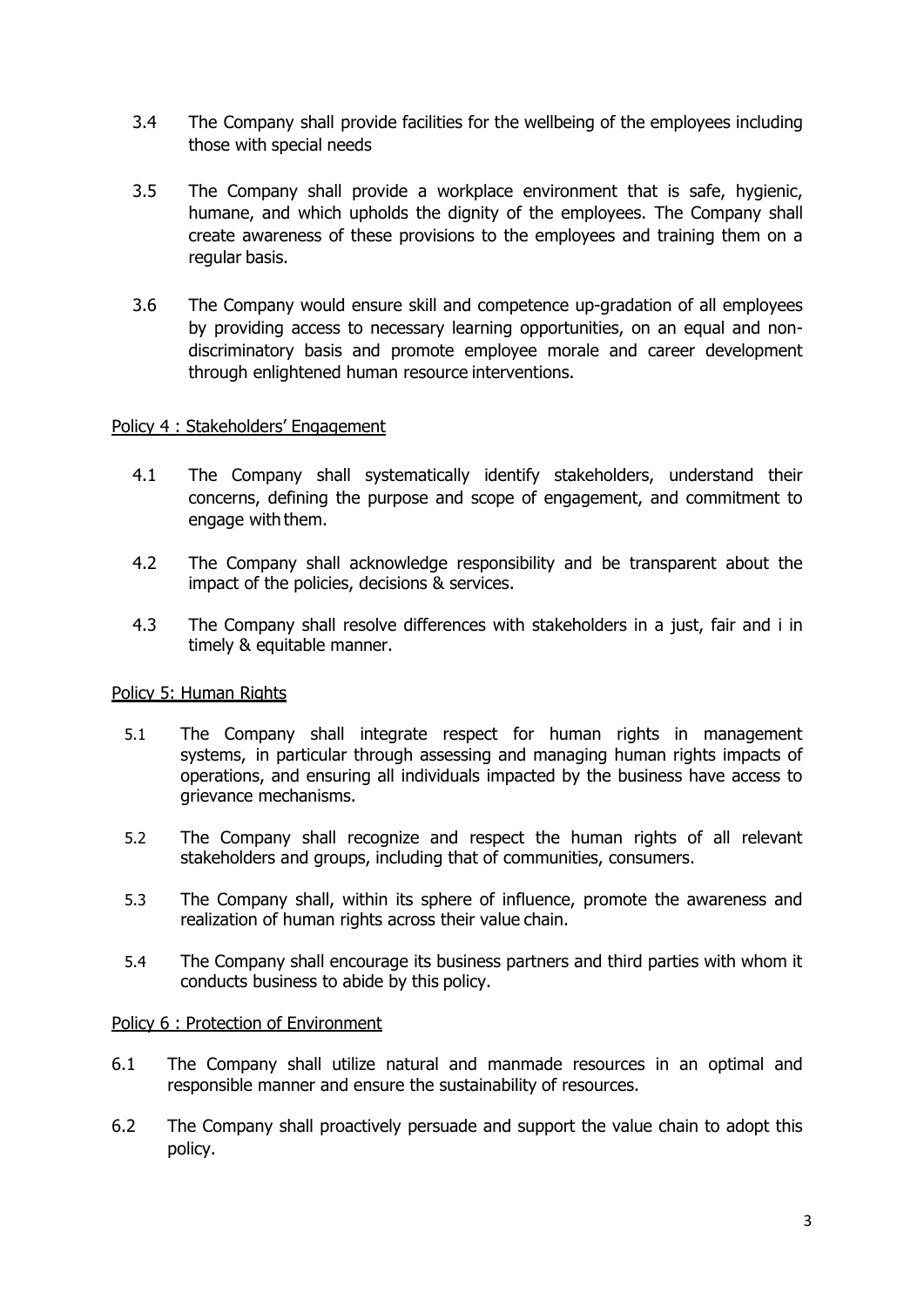### Policy 7: Responsible advocacy

- 7.1 As a Corporate Citizen, the Company understands its responsibility to function within the democratic set up and the constitutional framework. The Company and its employees respect the legal / regulatory framework and shall comply with all the applicable provisions of existing local, state, national, and international laws. They shall also follow and obey the policies, procedures, rules and regulations relating to the business of the Company.
- 7.2 The Company believes that policy advocacy must preserve and expand public good and thus shall never advocate any policy change to benefit itself alone or a select few in a partisan manner.

### Policy 8: Inclusive growth and equitable development

- 8.1 The Company shall understand its impact on social and economic development and responding through appropriate action to minimise the negative impacts.
- 8.2 The Company shall make best efforts to complement and support the development priorities at local and national levels, and assure appropriate resettlement and rehabilitation of communities who have been displaced owing to our business operations.

### Policy 9 : Customer Value

- 9.1 The Company shall take into account the overall well-being of the customers and that of society.
- 9.2 The Company shall ensure that it do not restrict the freedom of choice and free competition in any manner while giving its services.
- 9.3 The Company shall exercise due care and caution while providing services that result in over exploitation of natural resources or lead to excessive conspicuous consumption.
- 9.4 The Company shall provide adequate grievance handling mechanisms to address customer concerns and feedback.

### **10. Implementation**

- $\triangleright$  The policy shall be appropriately communicated within the Company across all levels and shall be displayed on the Company's website.
- $\triangleright$  The Company Secretary through the functional heads of the business shall be responsible for ensuring that the policy is implemented throughout the Company.
- $\triangleright$  Any grievances/ complaints with respect to violation of the policy shall be reported to the Company Secretary.

## **11. Amendment:**